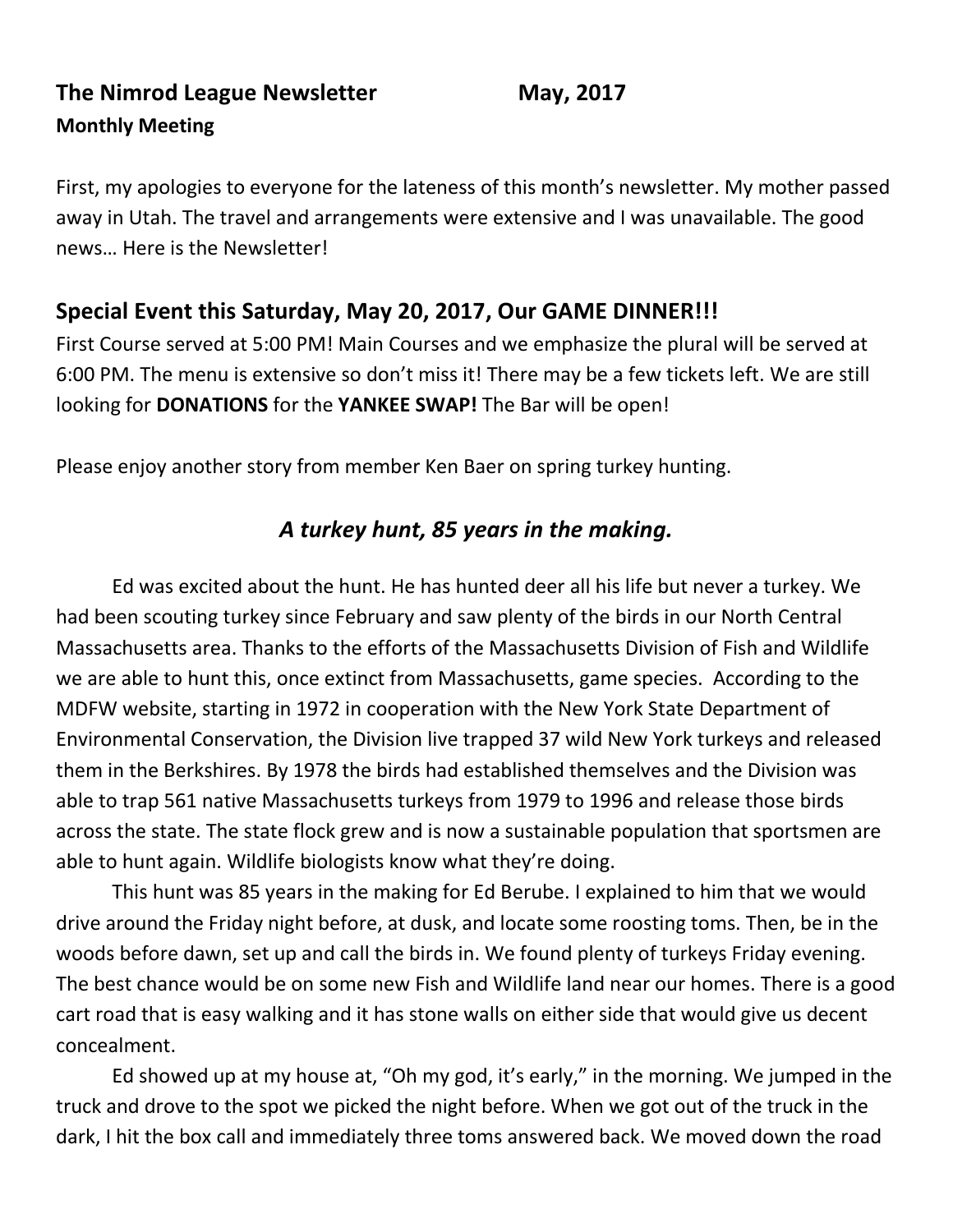and found a good spot to hide. We sat for a while before I hit the call again. Waiting for shooting light, Ed and I listened to the forest wake up as the sky changed from darkness to dawn. I love that time in the morning. The songbirds were talking throughout the forest. We could hear several male partridge drumming some logs and the woods began to lighten. The time was right so I hit the box call. Nothing!?!? I called for about a half hour and nothing answered. I went to collect Ed and told him we needed to move.

We walked to the top of a hill and I struck the box, a gobble was heard from somewhere below in the alder swamp we were overlooking. I rubbed the box to see where the turkey was. The tom quickly closed the distance and was right on top of us. The gobble was no longer a distant commotion. It was happening just yards in front us! Hurriedly, I told Ed to hide behind some low spruce trees and I would set up behind him. "Why?" Ed asks. " Because the turkey is coming," I replied.

"How do you know?" Ed asked.

"On account he's getting closer. Get behind that clump of trees, now!" I quietly demanded. The area above the swamp is low softwoods with big oaks mixed in. Once we got settled in I rubbed the call another time. The turkey continued to answer with a vengeance. I clucked and yelped, the bird kept moving closer. The tom was right in front of us, close enough so that when I called and bird answered, I jumped; yet I still hadn't seen him. I glanced over at Ed and I saw him slowly swinging his gun towards something. I gave a cluck, the tom gobbled and Ed's twelve gauge barked.

There was a fury of feathers and squawks. The tom recovered from the blast and came running towards me, trying to gain altitude without success. Ed walked over to me and said, "Now that's as good as deer hunting. Go find my bird."

I swept through the forest and found the tom laid out along a stone wall, not far from where we sat. I picked it up and brought it back to Ed. With a satisfying grin that pleased me as well, Ed said, "What ya got there?"

Thanks to the efforts of Mass Division of Fish and Wildlife, I delivered 85-year-old Ed Berube's first wild turkey to him, twenty-one pounds with a nine-inch beard. A success for all involved.

**\_\_\_\_Ken Baer**

Please send me any outdoor stories you may have. We'd love to hear about your latest exploits! I'll serve as editor and get the story into a presentable format, subject to your approval before publishing. Please email me, Chris Erali, at [eralic23@gmail.com](mailto:eralic23@gmail.com)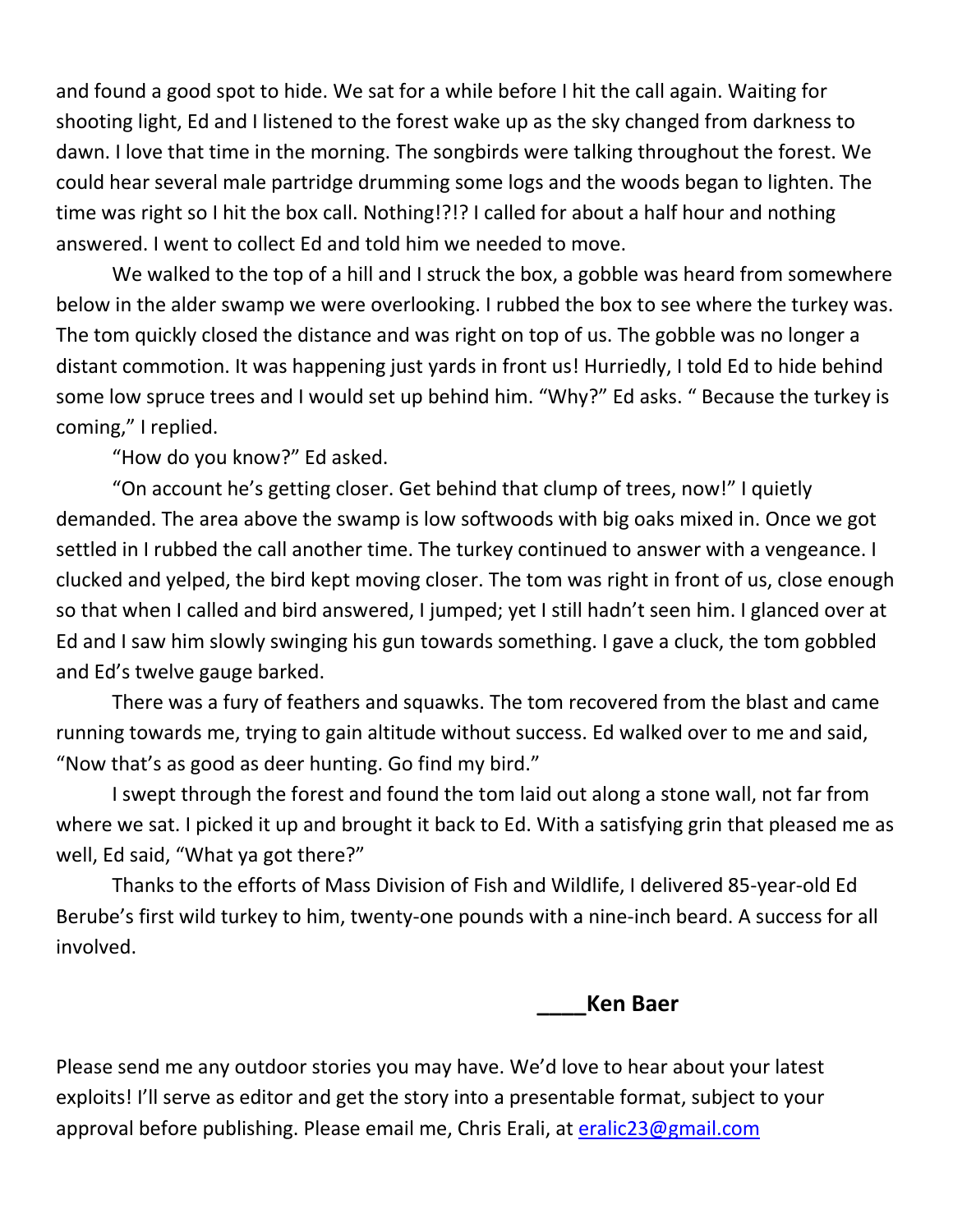Monthly Meetings are always the  $2^{nd}$  Tuesday of the month at the Clubhouse – next Meeting April 11, 2017. Make it a point to attend if you can. From 6:00 – 6:45 pm for a cocktail and socializing – then we serve the best \$5 meal in town! Club business discussed with occasional guest speakers from 7:15 - 8:30 ish. It is usually an early night unless someone gets longwinded…

#### **Speakers**

Please let us know if you have a suggestion for a speaker at a future meeting.

## **Monthly Safety Tip and Topic for Discussion**

# **"Watch out for ticks!"**

And while we're on the subject. We're taking recommendations for preventative measures and practices for our dogs and us. Be extra aware on warm days. Use Deet and other repellents. Follow all instructions and warning labels. AND do a tick check when you come out of the woods or field. Be aware there is a new virus that has been diagnosed this year. Lyme isn't the only one!

If you have any tips or suggestions in the battle against these little critters, including dealing with them on our own person, please send them in! Email: [eralic23@gmail.com](mailto:eralic23@gmail.com)

## **New Business**

Treasurer Cindy Smith kept us current on our latest expenditures. We received *8 Point Sportsmen's Club's* latest newsletter and a thank you note from the Johansen family for our donation in Bill Johansen's memory to Immanuel Lutheran Church. Maryanne Lane raised the idea of a plant sale as well as having our very own "pumpkin patch" on the property. It would be relatively low maintenance and we could have a pumpkin sale this fall.

## **Membership**

We had 3 applications this month. All were voted in. They are Keegan Mitchell, Kevin Werme, and Rob Gorton. Welcome gentlemen! Galen Miller was granted a Senior Membership as well.

## **Board of Trustees**

Bar and investments audit is complete. They are working on the trap and membership portion. Audits take time. More information to come.

## **Trap/Skeet**

Thank you to the many members who assisted at this month's Trap Ham Shoot. Special shoutouts to: the Kitchen: Phil Goodman, Ralph Cochran, Dave Fillow, House with Bob Averdisian and Mark Fraser, Shoot Outside: Carlo Cappuccio, Dave Wilson, Steve Gogos, and Neil Hassett, Shoot Inside: Paul Frasier and Ron Lesniak. Our net income was \$866.00. Great job!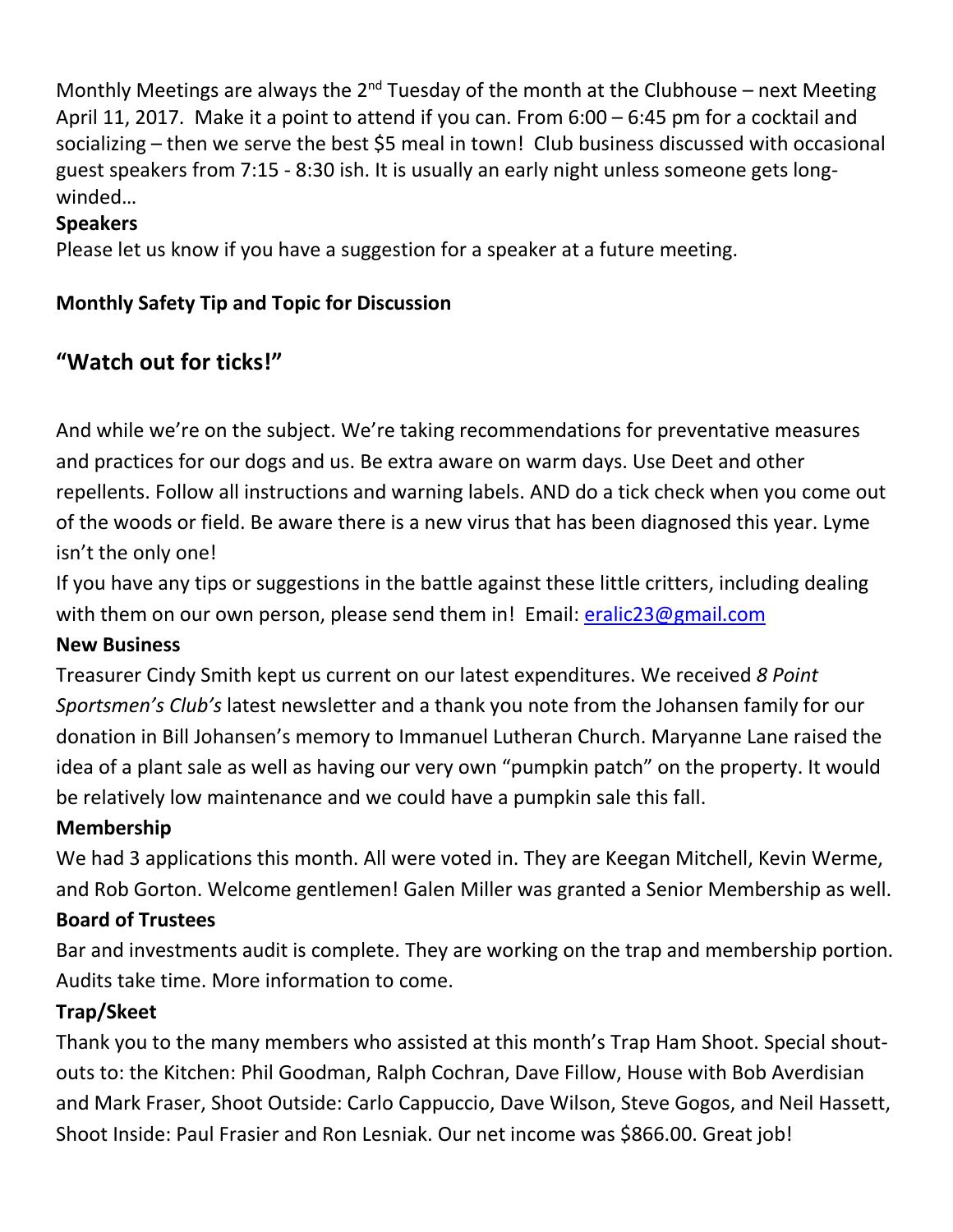## **Kitchen**

Kitchen clean-up went well. Many thanks to all who helped. The next one will be in mid-September. Volunteers as chefs for upcoming meetings are June; Joe Afonso, July; still looking for someone, August; Ken Worney and his wife, Diahann, September; Ed Mathews, October; Bruce Ebbeson.

# **Game Dinner! This Saturday, May 20, 2017**

## **Rifle Range**

Renovations continue at the Range. Tom Wiegand reports the 25 and 50 yard berms have been rebuilt and target holders set out at 25' and 50' for the pistol range. Please do not move these. Nor should they have bullet holes in them. Do NOT set targets, plinking objects and such, on these holders (ground rails). They are supposed to last! Use upright targets only, please. New benches are being stained and prepped for installation. Remember to pick up all shell casings.

## **House**

Camera system is in at the barn. It covers the gate, outside and inside the barn, and the road to the range. Well done, Ralph and those who helped! Thank you!

#### **Executive Board**

This month's meeting adjourned at 9:20 PM. We aim for the newsletter to convey the highlights. E Board meetings are held at 7 PM the last Tuesday of the month. Members are welcome if you would like to come and observe our club's operation. Our membership can be very proud of the board and the time and effort that is made by everyone to keep our club running smoothly.

## **Special Committee (Scholarship)**

Applications are available.

## **Grounds**

We had an issue with the compressor and ended up purchasing a new hose to solve that problem. We also picked up a bench grinder to maintain the mowing blades. Doing that ourselves will save money in the future. We may need to replace some picnic tables. More news to come.

# **April 21 Clean-Up** is scheduled. **9:00 AM** start time.

Volunteers welcome! Garden beds, downed limbs and old wood, and mowing will all need to be done. Our grounds always look good. Please volunteer if you can. The work doesn't get done by itself.

## **Finance**

The market fluctuates as we all know. Smart investors stay the course.